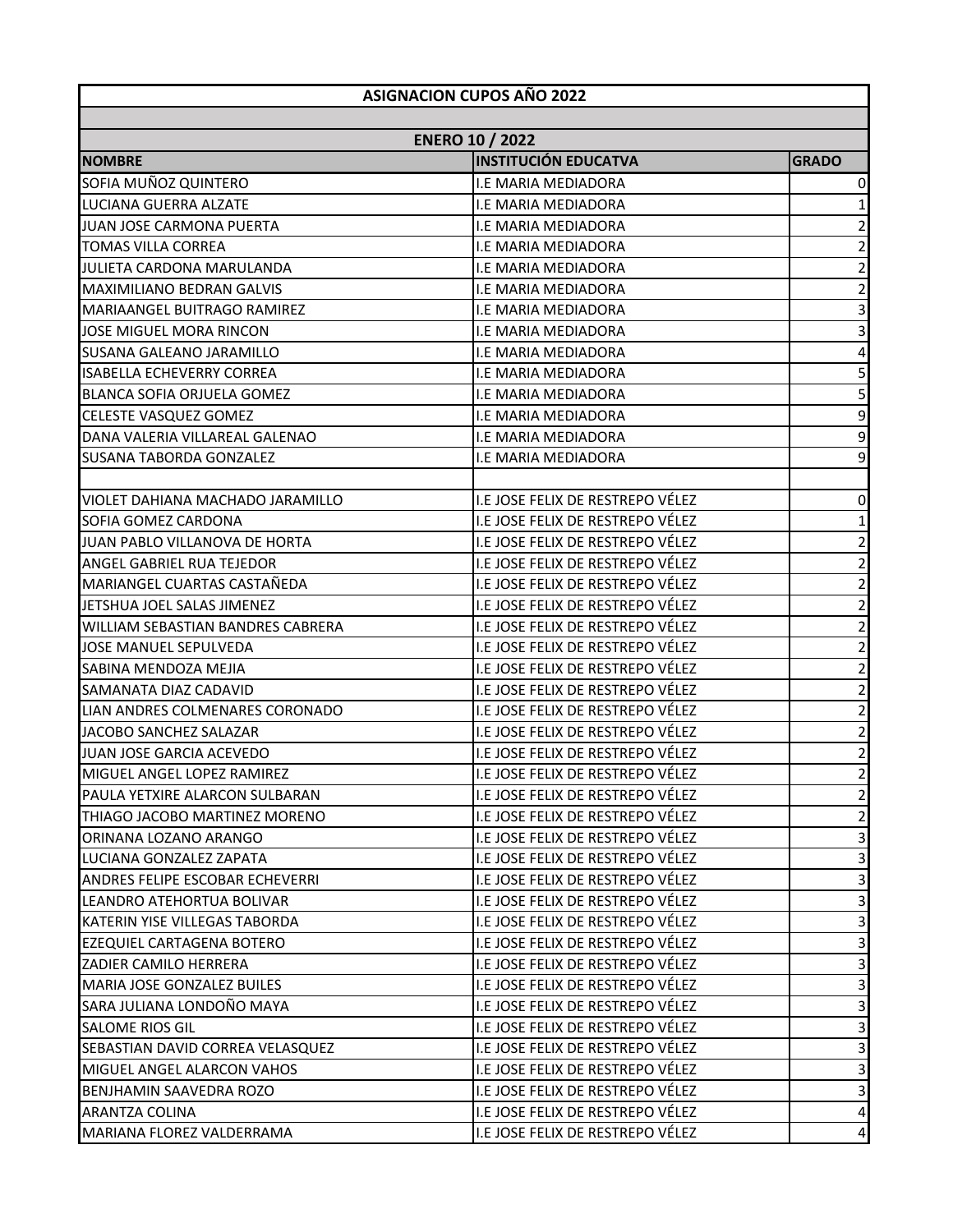| LUCIANA VELASKA MORALES CASTILLO      | I.E JOSE FELIX DE RESTREPO VÉLEZ | 4                        |
|---------------------------------------|----------------------------------|--------------------------|
| JUAN JOSE AGUDELO SANCHEZ             | I.E JOSE FELIX DE RESTREPO VÉLEZ | 4                        |
| DANNA ISABELLA RUIZ OSORIO            | I.E JOSE FELIX DE RESTREPO VÉLEZ | 4                        |
| JHORWAN DANIEL GERIRE GIMENEZ         | I.E JOSE FELIX DE RESTREPO VÉLEZ | 4                        |
| CRISTHIAN ALBERTO OVIEDO MORALES      | I.E JOSE FELIX DE RESTREPO VÉLEZ | 4                        |
| SALOME MARULANDA TORO                 | I.E JOSE FELIX DE RESTREPO VÉLEZ | 4                        |
| <b>CARLA FABIANA VEGA SANTIL</b>      | I.E JOSE FELIX DE RESTREPO VÉLEZ | 4                        |
| SEBASTIAN ANDRES UTRIA PATERNINA      | I.E JOSE FELIX DE RESTREPO VÉLEZ | 6                        |
| TOMAS QUINTERO LONDOÑO                | I.E JOSE FELIX DE RESTREPO VÉLEZ | 6                        |
| <b>ELIANGEL DAVID RODRIGUEZ PEREZ</b> | I.E JOSE FELIX DE RESTREPO VÉLEZ | 6                        |
| LUCIANA TAPASCO PIEDRAHITA            | I.E JOSE FELIX DE RESTREPO VÉLEZ | 6                        |
| AARON JESUS BELISARIO BANDEZ          | I.E JOSE FELIX DE RESTREPO VÉLEZ | 6                        |
| LAURA ISABEL ALARCON FERNADEZ         | I.E JOSE FELIX DE RESTREPO VÉLEZ | 6                        |
| <b>EMMANUEL DAVID MORALES MENDOZA</b> | I.E JOSE FELIX DE RESTREPO VÉLEZ | $\boldsymbol{6}$         |
| <b>MARIANA MORALES MEJIA</b>          | I.E JOSE FELIX DE RESTREPO VÉLEZ | $\boldsymbol{7}$         |
| GUILLERMO ENO GASTELBOMDO OMAÑA       | I.E JOSE FELIX DE RESTREPO VÉLEZ | $\overline{\phantom{a}}$ |
| JUAN MANUEL GIRALDO JARAMILLO         | I.E JOSE FELIX DE RESTREPO VÉLEZ | $\overline{7}$           |
| RAFAEL BALLESTEROS LOPEZ              | I.E JOSE FELIX DE RESTREPO VÉLEZ | $\overline{\phantom{a}}$ |
| FABIOLA PAOLA MUÑOZ ALVAREZ           | I.E JOSE FELIX DE RESTREPO VÉLEZ | $\boldsymbol{7}$         |
| <b>VALENTINA USUGA CANABAL</b>        | I.E JOSE FELIX DE RESTREPO VÉLEZ | $\overline{7}$           |
| JERONIMO HERNANDEZ LONDOÑO            | I.E JOSE FELIX DE RESTREPO VÉLEZ | $\boldsymbol{7}$         |
| PAULA ISABELLA MARQUEZ OROPEZA        | I.E JOSE FELIX DE RESTREPO VÉLEZ | $\overline{\phantom{a}}$ |
| JUAN DIEGO FRANCO RAMIREZ             | I.E JOSE FELIX DE RESTREPO VÉLEZ | $\overline{\mathcal{I}}$ |
| JHON SEBASTIAN ROJAS SANCHEZ          | I.E JOSE FELIX DE RESTREPO VÉLEZ | $\overline{7}$           |
| <b>CESAR DANIEL MENDEZ DIAZ</b>       | I.E JOSE FELIX DE RESTREPO VÉLEZ | $\boldsymbol{7}$         |
| LUCIANA MORALES MAYORGA               | I.E JOSE FELIX DE RESTREPO VÉLEZ | $\overline{7}$           |
| LORENA ANDREA LENGUAS LOPEZ           | I.E JOSE FELIX DE RESTREPO VÉLEZ | $\boldsymbol{7}$         |
| ELIMAR ALEJANDRA URBINA RODRIGUEZ     | I.E JOSE FELIX DE RESTREPO VÉLEZ | $\overline{7}$           |
| ANGELICA MARIA AVILA NUÑEZ            | I.E JOSE FELIX DE RESTREPO VÉLEZ | $\boldsymbol{7}$         |
| SOFIA BETANCUR MEDINA                 | I.E JOSE FELIX DE RESTREPO VÉLEZ | $\overline{7}$           |
| <b>ISABELLA PALACIO QUICENO</b>       | I.E JOSE FELIX DE RESTREPO VÉLEZ | 8                        |
| SHIRLEY MARIANA SEPULVEDA DURANGO     | I.E JOSE FELIX DE RESTREPO VÉLEZ | 8                        |
| DAVID COLORADO ARBOLEDA               | I.E JOSE FELIX DE RESTREPO VÉLEZ | 8                        |
| SEBASTIAN MONSALVE GONZALEZ           | I.E JOSE FELIX DE RESTREPO VÉLEZ | 8                        |
| ANGEL GABRIEL PAZ MUÑOZ               | I.E JOSE FELIX DE RESTREPO VÉLEZ | 8                        |
| JUAN MANUEL GIL MEJIA                 | I.E JOSE FELIX DE RESTREPO VÉLEZ | 8                        |
| CRISTIAN MAURICIO OCHOA LOPEZ         | I.E JOSE FELIX DE RESTREPO VÉLEZ | $\mathsf 9$              |
| NIKOLE RODRIGUEZ PERILLA              | I.E JOSE FELIX DE RESTREPO VÉLEZ | 9                        |
| <b>ISABEL SOFIA PINEDA VERGAS</b>     | I.E JOSE FELIX DE RESTREPO VÉLEZ | 9                        |
|                                       |                                  |                          |
| <b>EMILIANO PEÑA GRAJALES</b>         | I.E CONCEJO DE SABANETA J.M.C.B  | $\pmb{0}$                |
| <b>EMILIANO SIERRA BUSTAMANTE</b>     | I.E CONCEJO DE SABANETA J.M.C.B  | $\mathbf{1}$             |
| JEAN PAUL GOMEZ JARAMILLO             | I.E CONCEJO DE SABANETA J.M.C.B  | $\mathbf 1$              |
| JERONIMO ARBOLEDA BAENA               | I.E CONCEJO DE SABANETA J.M.C.B  | $\mathbf 1$              |
| PAULINA DUQUE GONZALEZ                | I.E CONCEJO DE SABANETA J.M.C.B  | $\mathbf 1$              |
| <b>ISABELLA ZAPATA BETANCUR</b>       | I.E CONCEJO DE SABANETA J.M.C.B  | $\mathbf 2$              |
| BRIZA LONDOÑO LONDOÑO                 | I.E CONCEJO DE SABANETA J.M.C.B  | $\mathbf 2$              |
| DILAN SANTIAGO SANABRIA BURBANA       | I.E CONCEJO DE SABANETA J.M.C.B  | $\overline{2}$           |
| <b>ISABELLA DANGOND ANAYA</b>         | I.E CONCEJO DE SABANETA J.M.C.B  | $\mathbf 2$              |
| IZAVELLA VILORIA NIEVES               | I.E CONCEJO DE SABANETA J.M.C.B  | $\overline{2}$           |
|                                       |                                  |                          |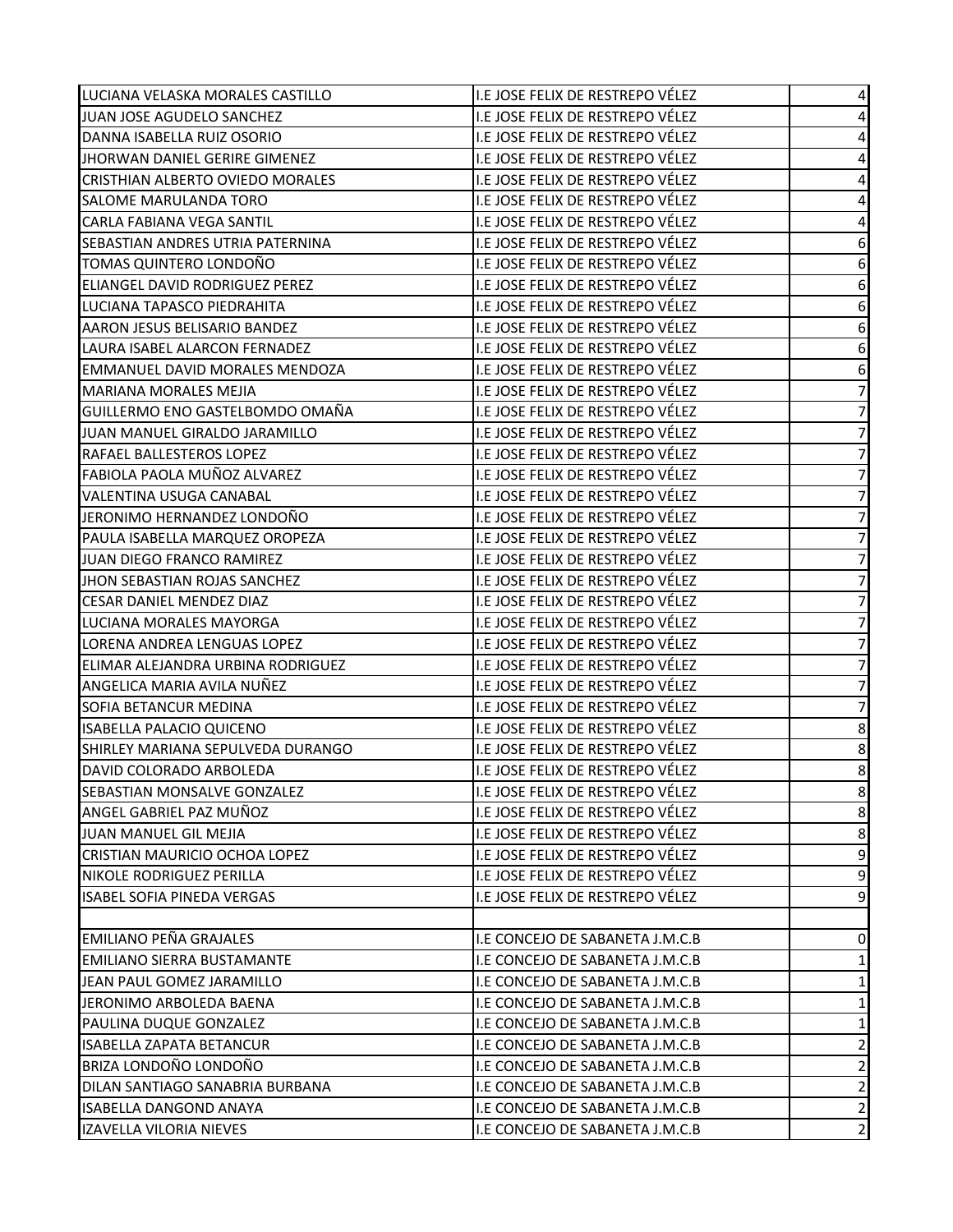| SOFIA ARBOLEDA BAENA             | I.E CONCEJO DE SABANETA J.M.C.B    | 3                       |
|----------------------------------|------------------------------------|-------------------------|
| <b>PAULINA CALDERON RUIZ</b>     | I.E CONCEJO DE SABANETA J.M.C.B    | 3                       |
| JULIETA CALDERON RUIZ            | I.E CONCEJO DE SABANETA J.M.C.B    | 3                       |
| ANA SOFIA DIAZ VALENCIA          | I.E CONCEJO DE SABANETA J.M.C.B    | $\overline{\mathbf{4}}$ |
| LUCIANA RAMIREZ GOMEZ            | I.E CONCEJO DE SABANETA J.M.C.B    | $\overline{\mathbf{4}}$ |
| SAMUEL MONDRAGON MORALES         | I.E CONCEJO DE SABANETA J.M.C.B    | $\overline{\mathbf{4}}$ |
| SARA SANDOVAL ARANGO             | I.E CONCEJO DE SABANETA J.M.C.B    | 4                       |
| CELESTE LOAIZA CARMONA           | I.E CONCEJO DE SABANETA J.M.C.B    | 5                       |
| SARA SOFIA VELANDIA GALLEGO      | I.E CONCEJO DE SABANETA J.M.C.B    | 5                       |
| <b>CELESTE RAMIREZ VALENCIA</b>  | I.E CONCEJO DE SABANETA J.M.C.B    | 5                       |
| JUAN SEBASTIAN VENENCIA LOPEZ    | I.E CONCEJO DE SABANETA J.M.C.B    | 6                       |
| <b>PERRY VIANA TORO</b>          | I.E CONCEJO DE SABANETA J.M.C.B    | 6                       |
| JUAN MANUEL COLORADO GALEANO     | I.E CONCEJO DE SABANETA J.M.C.B    | 8                       |
| VALERIA MUÑOZ QUINTERO           | I.E CONCEJO DE SABANETA J.M.C.B    | 8                       |
| MIGUEL ANGEL CAMPERO GOMEZ       | I.E CONCEJO DE SABANETA J.M.C.B    | 8                       |
| ZHARIK VALERIA SANABRIA          | I.E CONCEJO DE SABANETA J.M.C.B    | $\mathsf 9$             |
| MIGUEL EDUARDO NATERA DIAZ       | I.E CONCEJO DE SABANETA J.M.C.B    | $\overline{9}$          |
| JEFERSON DAVID LOZANO SANDOVAL   | I.E CONCEJO DE SABANETA J.M.C.B    | 10                      |
| SAMUEL GARCES MADROÑERO          | I.E CONCEJO DE SABANETA J.M.C.B    | 10                      |
| ANDRES STEBAN FORERO RINCON      | I.E CONCEJO DE SABANETA J.M.C.B    | 10                      |
| SANTIAGO OSORIO ANAYA            | I.E CONCEJO DE SABANETA J.M.C.B    | 10                      |
| SANTIAGO VARGAS SALDARRIAGA      | I.E CONCEJO DE SABANETA J.M.C.B    | 11                      |
| NICOL MICHELL PATARROYO TORRES   | I.E CONCEJO DE SABANETA J.M.C.B    | 11                      |
| EDILDA ISABELLA CARE ARRIETA     | I.E CONCEJO DE SABANETA J.M.C.B    | 11                      |
| SAMUEL JOSE GARCIA CRUZ          | I.E CONCEJO DE SABANETA J.M.C.B    | 11                      |
| EVELYN YARIZZA GALEANO MORENO    | I.E CONCEJO DE SABANETA J.M.C.B    | 11                      |
|                                  |                                    |                         |
| CRISTOBAL RAMIREZ LONDOÑO        | I.E ADELAIDA CORREA ESTRADA        | $\overline{2}$          |
| MIGUEL ANGEL GARCIA CARDONA      | I.E ADELAIDA CORREA ESTRADA        | $\overline{\mathbf{c}}$ |
| <b>MAXIMILIANO BEDRAN GALVIS</b> | I.E ADELAIDA CORREA ESTRADA        | $\sqrt{2}$              |
| CARLOS DANIEL GOMEZ GIRALDO      | I.E ADELAIDA CORREA ESTRADA        | 3                       |
| <b>MATIAS RUIZ MORALES</b>       | I.E ADELAIDA CORREA ESTRADA        | $\overline{\mathbf{4}}$ |
| LUCIANA ANDREA JARAMILO          | I.E ADELAIDA CORREA ESTRADA        | 4                       |
| LUCIANA CASTIBLANCO BELTRAN      | II.E ADELAIDA CORREA ESTRADA       | 4                       |
| NAIA CAVERRA PALACIO             | I.E ADELAIDA CORREA ESTRADA        | 4                       |
| JUAN FELIPE HERNADEZ FAJARDO     | I.E ADELAIDA CORREA ESTRADA        | 5                       |
| SOFIA GOMEZ CORREA               | I.E ADELAIDA CORREA ESTRADA        | 6                       |
| LUCIANA GOMEZ CORREA             | I.E ADELAIDA CORREA ESTRADA        | 6                       |
| SAMUEL ROMAN MONTOYA             | I.E ADELAIDA CORREA ESTRADA        | $\overline{7}$          |
| SAMUEL SANTIAGO BRUCASTAÑO       | I.E ADELAIDA CORREA ESTRADA        | $\overline{7}$          |
| MATEO VILLEGAS LONDOÑO           | I.E ADELAIDA CORREA ESTRADA        | $\overline{7}$          |
| JOSE MANUEL CARDONA ZAPATA       | I.E ADELAIDA CORREA ESTRADA        | 7                       |
| <b>EMMANUEL GIRALDO VASQUEZ</b>  | <b>I.E ADELAIDA CORREA ESTRADA</b> | $\overline{7}$          |
| JOSE MANUEL MONTOYA ROLDAN       | I.E ADELAIDA CORREA ESTRADA        | 7                       |
| SAMUEL ECHEVERRY MOLINA          | I.E ADELAIDA CORREA ESTRADA        | $\overline{7}$          |
| <b>JUAN DAVID PATIÑO</b>         | I.E ADELAIDA CORREA ESTRADA        | 11                      |
| JUAN DAVID RAMIREZ GONZALEZ      | I.E ADELAIDA CORREA ESTRADA        | 11                      |
|                                  |                                    |                         |
| DIEGO JOSE GALINDEZ FRANCISCO    | I.E RAFAEL J. MEJIA                | 1                       |
| <b>SALOMON VELEZ GONZALEZ</b>    | I.E RAFAEL J. MEJIA                | $\mathbf 1$             |
|                                  |                                    |                         |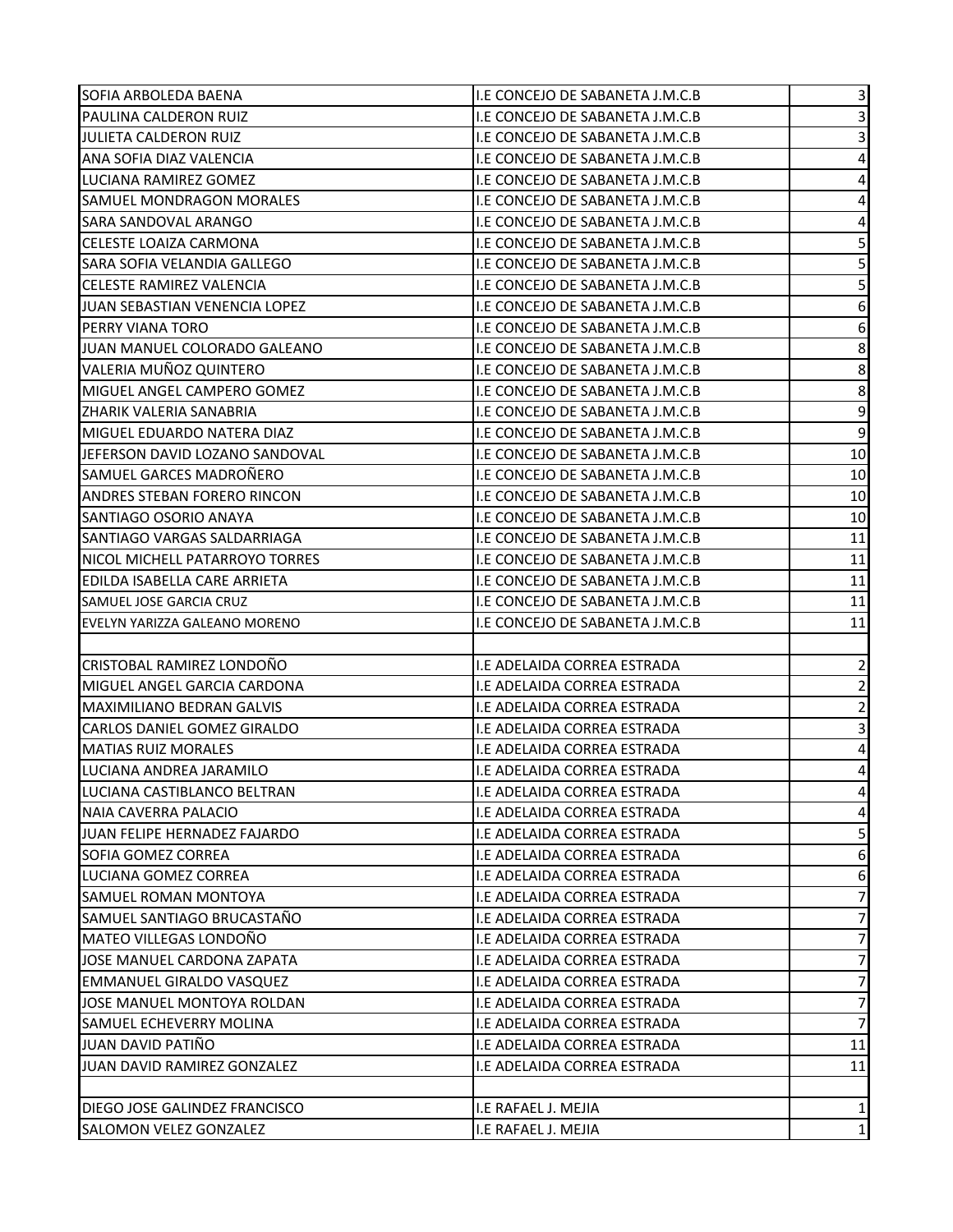| <b>EMILIANO VARELAS VANEGAS</b>       | I.E RAFAEL J. MEJIA | $\mathbf 1$             |
|---------------------------------------|---------------------|-------------------------|
| KEVIN ALEXANDER TORRADO RESTREPO      | I.E RAFAEL J. MEJIA | $\mathbf{1}$            |
| <b>EMILIANO AGUIRRE HENAO</b>         | I.E RAFAEL J. MEJIA | $\mathbf 1$             |
| JUAN EMILIANO CADENA HERNANDEZ        | I.E RAFAEL J. MEJIA | $\mathbf 1$             |
| JOSE EMMANUEL CADENA HERNANDEZ        | I.E RAFAEL J. MEJIA | $\mathbf 1$             |
| <b>EMILIANA CARDONA ALVAREZ</b>       | I.E RAFAEL J. MEJIA | $\mathbf 1$             |
| SOFIA LEMOS BASTOS                    | I.E RAFAEL J. MEJIA | $\mathbf 1$             |
| <b>MATHIAS VALENCIA ROJAS</b>         | I.E RAFAEL J. MEJIA | $\overline{\mathbf{c}}$ |
| SALOME NIÑO CARDENAS                  | I.E RAFAEL J. MEJIA | $\overline{2}$          |
| MARIAANGEL CASTRO SERNA               | I.E RAFAEL J. MEJIA | $\overline{c}$          |
| DANNA SOFIA JARAMILLO SANCHEZ         | I.E RAFAEL J. MEJIA | $\overline{\mathbf{c}}$ |
| <b>EMILY VASQUEZ GEORGE</b>           | I.E RAFAEL J. MEJIA | $\overline{2}$          |
| ANA SOFIA MUÑOZ LOPEZ                 | I.E RAFAEL J. MEJIA | $\overline{2}$          |
| LUIS FELIPE PEREZ SANTELIZ            | I.E RAFAEL J. MEJIA | $\overline{\mathbf{c}}$ |
| SARAY GABRIELA MONSALVE OSORIO        | I.E RAFAEL J. MEJIA | $\overline{\mathbf{c}}$ |
| JUAN DAVID MONTIEL AYA                | I.E RAFAEL J. MEJIA | $\overline{2}$          |
| <b>ISMAEL CORDOBA RIOS</b>            | I.E RAFAEL J. MEJIA | $\overline{\mathbf{c}}$ |
| SALOME ORTIZ MONCADA                  | I.E RAFAEL J. MEJIA | $\mathbf 2$             |
| PAULO ANDRES FRANCO ARANGO            | I.E RAFAEL J. MEJIA | 3                       |
| NICOLE TATIANA HERNADE CHANCY         | I.E RAFAEL J. MEJIA | $\mathsf 3$             |
| <b>HEILEN ISABEL ROJAS SANCHEZ</b>    | I.E RAFAEL J. MEJIA | 3                       |
| <b>GABRIELA RIVERA BANGUERA</b>       | I.E RAFAEL J. MEJIA | 3                       |
| JHON ALEJANDRO COSSIO AMAYA           | I.E RAFAEL J. MEJIA | 3                       |
| EDICSON DAVID DURAN MONTERO           | I.E RAFAEL J. MEJIA | $\overline{3}$          |
| JUAN PABLO BRACHO MANCILLA            | I.E RAFAEL J. MEJIA | 3                       |
| JULIETA LUKE PINZON                   | I.E RAFAEL J. MEJIA | 3                       |
| <b>MATIAS MENECES VERGARA</b>         | I.E RAFAEL J. MEJIA | 3                       |
| <b>GABRIELA DENIS SEPULVEDA</b>       | I.E RAFAEL J. MEJIA | 3                       |
| LINDA HANNAH PEREZ GIRALDO            | I.E RAFAEL J. MEJIA | 3                       |
| SMIT SANTIAGO CARRASCAL VARGAS        | I.E RAFAEL J. MEJIA | 3                       |
| KAROL SOFIA MORENO CARRASCAL          | I.E RAFAEL J. MEJIA | 3                       |
| JULIETA LOPEZ ARBOLEDA                | I.E RAFAEL J. MEJIA | 3                       |
| <b>MATIAS ESTIVEN CASTRO MAYO</b>     | I.E RAFAEL J. MEJIA | 3                       |
| YAHEL SAMUEL AGUIRRE ACOSTA           | I.E RAFAEL J. MEJIA | 3                       |
| SOFIA SIERRA PIEDRAHITA               | I.E RAFAEL J. MEJIA | 3                       |
| <b>MAXIMILIANO MONSALVE CABELLOS</b>  | I.E RAFAEL J. MEJIA | 3                       |
| <b>EMMANUEL MORALES RUIZ</b>          | I.E RAFAEL J. MEJIA | $\overline{\mathbf{3}}$ |
| JERONIMO ZAPATA CASTRO                | I.E RAFAEL J. MEJIA | 3                       |
| MARIA JOSE RIOS IDARRAGA              | I.E RAFAEL J. MEJIA | $\mathbf{3}$            |
| JUAN PABLO SEPULVEDA VASQUEZ          | I.E RAFAEL J. MEJIA | 3                       |
| JUAN ESTEBAN MARTINEZ DE LA OSSA      | I.E RAFAEL J. MEJIA | 4                       |
| SEBASTIAN MARTINEZ PINEDA             | I.E RAFAEL J. MEJIA | 4                       |
| <b>EMMANUEL JOSE BARILLAS MARQUEZ</b> | I.E RAFAEL J. MEJIA | 4                       |
| DULCE MARIA CALLE ALZATE              | I.E RAFAEL J. MEJIA | 4                       |
| JUAN CARLOS TOVAR MENDOZA             | I.E RAFAEL J. MEJIA | 4                       |
| SAMUEL JOSHUA CASTILLO JIMENEZ        | I.E RAFAEL J. MEJIA | 4                       |
| ADRIANA VALERIA CHAVEZ SANTELIZ       | I.E RAFAEL J. MEJIA | 5                       |
| <b>SAMUEL ORTIZ BUILES</b>            | I.E RAFAEL J. MEJIA | 6                       |
| JERONIMO PINILLA SERNA                | I.E RAFAEL J. MEJIA | 6                       |
| AARON KEVIN RAUSSEO AUTUORI           | I.E RAFAEL J. MEJIA | 6                       |
|                                       |                     |                         |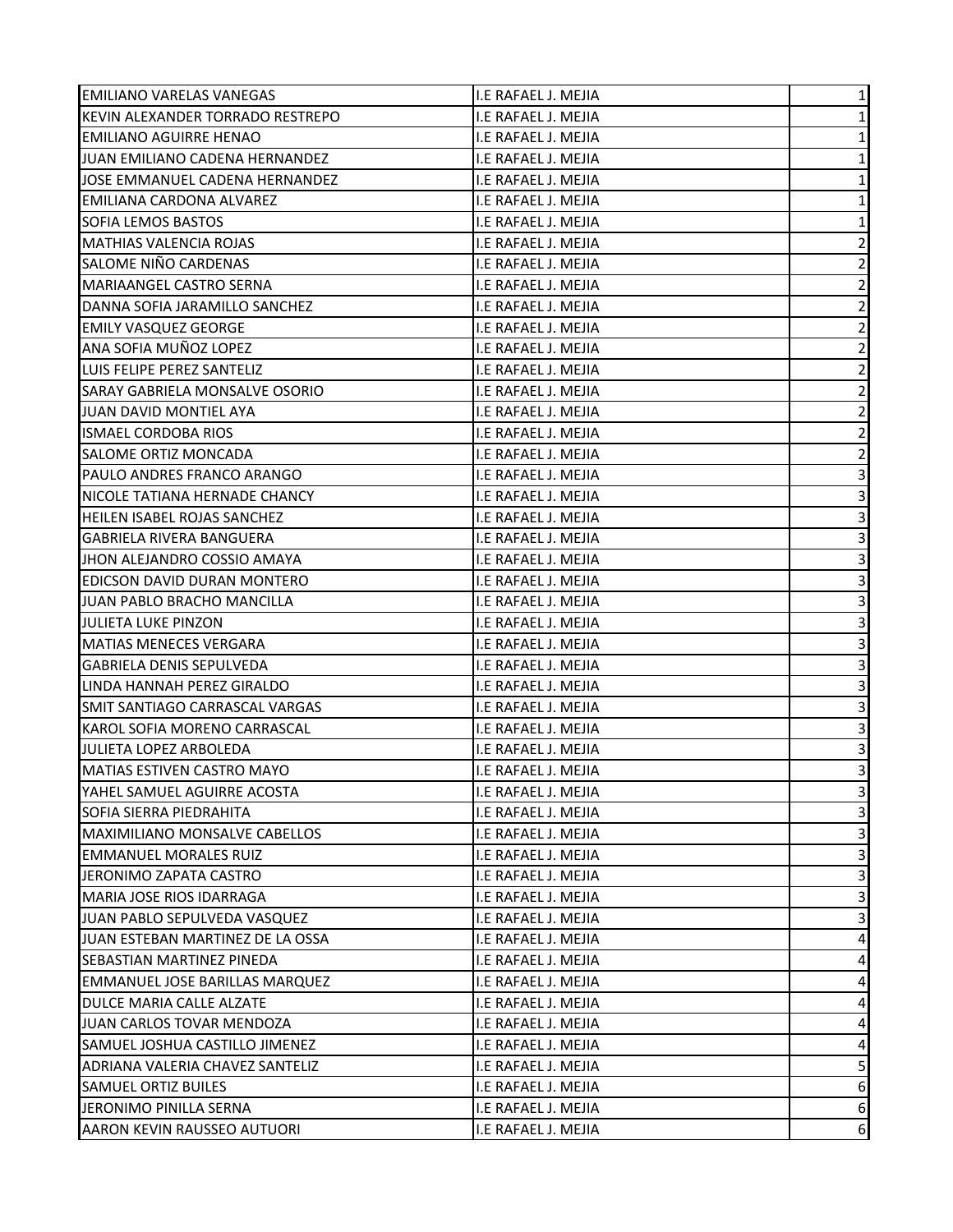| <b>TOMAS MURILLO CALLEJAS</b>                | I.E RAFAEL J. MEJIA | 6                        |
|----------------------------------------------|---------------------|--------------------------|
| MICHAEL ANDRES RAMIREZ BARRAGAN              | I.E RAFAEL J. MEJIA | 6                        |
| MELISSA OQUENDO HERNANDEZ                    | I.E RAFAEL J. MEJIA | 6                        |
| <b>MARIANA CARRIÓN MANTES</b>                | I.E RAFAEL J. MEJIA | 6                        |
| <b>MARIANGEL RIVERA ACOSTA</b>               | I.E RAFAEL J. MEJIA | $\,6\,$                  |
| <b>ISABELLA MONTOYA RIOS</b>                 | I.E RAFAEL J. MEJIA | $\overline{\mathcal{I}}$ |
| <b>LUCIANA TORRES CADAVID</b>                | I.E RAFAEL J. MEJIA | $\overline{\mathcal{I}}$ |
| MARIA ANTONIA PEREZ GARCIA                   | I.E RAFAEL J. MEJIA | $\overline{7}$           |
| MARIA JOSE CARTAGENA ORREGO                  | I.E RAFAEL J. MEJIA | 7                        |
| <b>ISABELLA LOPEZ BURGOS</b>                 | I.E RAFAEL J. MEJIA | $\overline{7}$           |
| LUNA STELLA LADINO MUÑOZ                     | I.E RAFAEL J. MEJIA | $\boldsymbol{7}$         |
| ANGERIKA ANASTACIA MILLAN CISNERO            | I.E RAFAEL J. MEJIA | $\overline{7}$           |
| ZARA ARISTIZABAL VASQUEZ                     | I.E RAFAEL J. MEJIA | $\boldsymbol{7}$         |
| JERONIMO ECHAVARRIA GARCIA                   | I.E RAFAEL J. MEJIA | $\overline{7}$           |
| EVELIN ARIZTIZABAL PEREZ                     | I.E RAFAEL J. MEJIA | 7                        |
| <b>SUSANA PINO ALVAREZ</b>                   | I.E RAFAEL J. MEJIA | $\overline{\mathcal{I}}$ |
| JUAN SEBASTIAN PINEDA JARAMILLO              | I.E RAFAEL J. MEJIA | $\overline{7}$           |
| PAULINA GOMEZ MARÍN                          | I.E RAFAEL J. MEJIA | $\boldsymbol{7}$         |
| LUIS MIGUEL BETANCUR                         | I.E RAFAEL J. MEJIA | 7                        |
| DAVID VALENCIA CASTRO                        | I.E RAFAEL J. MEJIA | $\overline{7}$           |
| JUANITA DEL MAR ROBLEDO MUÑOZ                | I.E RAFAEL J. MEJIA | 8                        |
| ANDREA VALENTINA SANTELIZ AGUILAR            | I.E RAFAEL J. MEJIA | 8                        |
| JERONIMO TORO MUÑOZ                          | I.E RAFAEL J. MEJIA | 8                        |
| EILEN PINO RESTREPO                          | I.E RAFAEL J. MEJIA | $\bf 8$                  |
| <b>SARA PEREZ MESA</b>                       | I.E RAFAEL J. MEJIA | 8                        |
| MARIA JOSÉ HERNADEZ ZAPATA                   | I.E RAFAEL J. MEJIA | 8                        |
| ANGELICA PELAEZ CANO                         | I.E RAFAEL J. MEJIA | $\bf 8$                  |
| SAMUEL DAVID VELASCO PACHECO                 | I.E RAFAEL J. MEJIA | 8                        |
| MARIA JOSE DE LAS MERCEDES ORGANISTA FANDIÑO | I.E RAFAEL J. MEJIA | 8                        |
| JUAN JOSE TORO RESTREPO                      | I.E RAFAEL J. MEJIA | 8                        |
| ZHARAJ TALIANNA CADENA HERNADEZ              | I.E RAFAEL J. MEJIA | $\boldsymbol{9}$         |
| JUAN JOSE RAMIREZ LONDOÑO                    | I.E RAFAEL J. MEJIA | 9                        |
| <b>GABRIELA MONTOYA RIOS</b>                 | I.E RAFAEL J. MEJIA | 9                        |
| MARIA CAMILA CASTRO CASTAÑO                  | I.E RAFAEL J. MEJIA | 9                        |
| JUAN FELIPE GIL VARGAS                       | I.E RAFAEL J. MEJIA | 9                        |
| ANA SOFIA PEREZ QUIROZ                       | I.E RAFAEL J. MEJIA | $\mathsf 9$              |
| JUAN DAVID GRISALES MUÑOZ                    | I.E RAFAEL J. MEJIA | $\mathsf 9$              |
| JERONIMO LOPEZ LOAIZA                        | I.E RAFAEL J. MEJIA | 9                        |
| JACOBO GONZALEZ VILLEGAS                     | I.E RAFAEL J. MEJIA | $\boldsymbol{9}$         |
| MARIA JOSE DIEZ GIRALDO                      | I.E RAFAEL J. MEJIA | $\mathsf 9$              |
| LUISA FERNANDA TORRADO RESTREPO              | I.E RAFAEL J. MEJIA | 10                       |
| JOSE MANUEL MONTES SANTAMARIA                | I.E RAFAEL J. MEJIA | 10                       |
| MIGUEL ANGEL ALVAREZ ZAPATA                  | I.E RAFAEL J. MEJIA | 11                       |
| IMARIA PAULINA ALVAREZ ZAPATA                | I.E RAFAEL J. MEJIA | 11                       |
| <b>AGUSTIN SILVA MONSALVE</b>                | I.E RAFAEL J. MEJIA | 11                       |
| SEBASTIAN ALEJANDRO FIALLO LIMA              | I.E RAFAEL J. MEJIA | 11                       |
| VALENTINA LOPEZ GONZALEZ                     | I.E RAFAEL J. MEJIA | 11                       |
| JUAN ESTEBAN CASTILLO GUARDIA                | I.E RAFAEL J. MEJIA | 11                       |
| MAILION LICETH AREIZA CHAVARRIA              | I.E RAFAEL J. MEJIA | 11                       |
| DAYANA VALENTINA GIRALDO                     | I.E RAFAEL J. MEJIA | 11                       |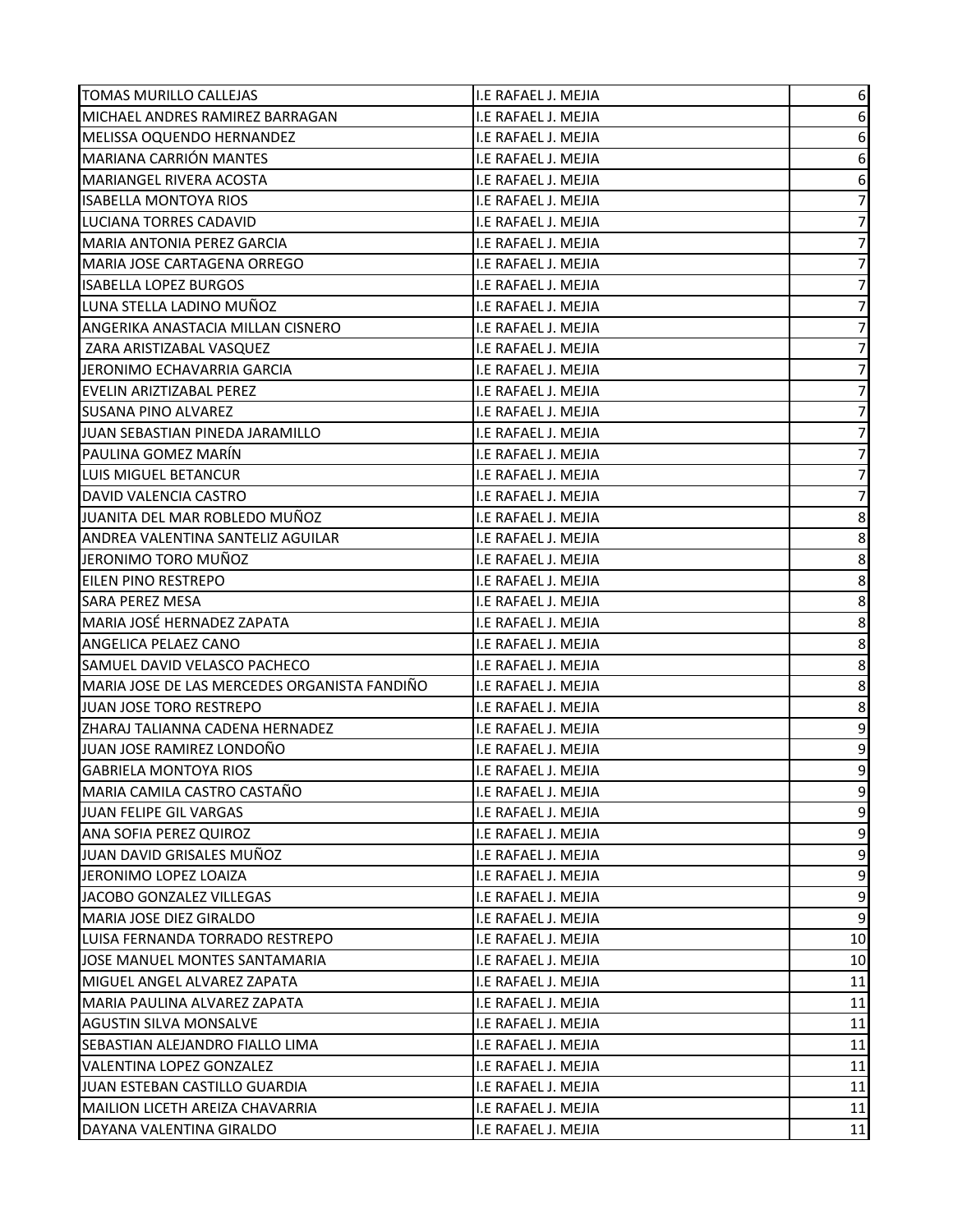| ANA SOFIA VELASQUEZ PRIETO             | I.E RAFAEL J. MEJIA                  | 11                      |
|----------------------------------------|--------------------------------------|-------------------------|
| CARLOS DANIEL SALAZAR SOTELO           | I.E RAFAEL J. MEJIA                  | 11                      |
| SANTIAGO MUÑOZ CORREA                  | I.E RAFAEL J. MEJIA                  | 11                      |
| <b>ISABELLA SIERRA VARELA</b>          | I.E RAFAEL J. MEJIA                  | 11                      |
| SANTIAGO LEDESMA TORRES                | I.E RAFAEL J. MEJIA                  | 11                      |
| <b>SOFIA RESTREPO PEREZ</b>            | I.E RAFAEL J. MEJIA                  | 11                      |
|                                        |                                      |                         |
| <b>EMILY MONTOYA CARDENAS</b>          | I.E PRIMITIVO LEAL LA DOCTORA        | 0                       |
| <b>SEBASTIAN SANCHEZ TREJOS</b>        | <b>I.E PRIMITIVO LEAL LA DOCTORA</b> | $\mathbf{1}$            |
| MAXIMILIANO CORREA MOLINA              | I.E PRIMITIVO LEAL LA DOCTORA        | $\mathbf 1$             |
| VALERIA PEREZ PLAZA                    | I.E PRIMITIVO LEAL LA DOCTORA        | $\mathbf 1$             |
| MARYIRETH NICOLE FONTALVO              | I.E PRIMITIVO LEAL LA DOCTORA        | $\mathbf 1$             |
| ABRAHAM LEONARDO HERNADEZ HERNADEZ     | I.E PRIMITIVO LEAL LA DOCTORA        | $\mathbf 1$             |
| <b>MATIAS ROBLEDO TAMAYO</b>           | I.E PRIMITIVO LEAL LA DOCTORA        | $\mathbf 1$             |
| CARLOS ANDRES TORRES MONTOYA           | I.E PRIMITIVO LEAL LA DOCTORA        | $\mathbf 1$             |
| MARIA ANTONIA MAZO BERMUDEZ            | I.E PRIMITIVO LEAL LA DOCTORA        | $\mathbf 1$             |
| <b>MATIAS GONZALEZ GARCIA</b>          | I.E PRIMITIVO LEAL LA DOCTORA        | $\mathbf 1$             |
| MARIA ALEJANDRA ALZATE URREGO          | I.E PRIMITIVO LEAL LA DOCTORA        | $\mathbf 1$             |
| PALOMA ARANGO GARCIA                   | I.E PRIMITIVO LEAL LA DOCTORA        | $\mathbf 1$             |
| <b>CLARA PRINCESS ARANGO GARCIA</b>    | I.E PRIMITIVO LEAL LA DOCTORA        | $\mathbf 1$             |
| CRISTIAN JOSE LIZARAZO CHACIN          | I.E PRIMITIVO LEAL LA DOCTORA        | $\mathbf 1$             |
| SAMUEL ESCOBA RAMIREZ                  | I.E PRIMITIVO LEAL LA DOCTORA        | $\mathbf 1$             |
| ANAIS CAMILA ROJAS MORENO              | I.E PRIMITIVO LEAL LA DOCTORA        | $\mathbf 1$             |
| MIGUEL ANGEL HINCAPIE MEJIA            | I.E PRIMITIVO LEAL LA DOCTORA        | $\mathbf 1$             |
| SARAY LUCIA CARDONA LOPEZ              | I.E PRIMITIVO LEAL LA DOCTORA        | $\mathbf 1$             |
| YOSELYN USUGA AGUIRRE                  | I.E PRIMITIVO LEAL LA DOCTORA        | $\mathbf 1$             |
| NAIKELYN YUDERKIS URDANETA PIÑEIRO     | I.E PRIMITIVO LEAL LA DOCTORA        | $\overline{c}$          |
| JUAN ANDRES MAZO BERMUDEZ              | I.E PRIMITIVO LEAL LA DOCTORA        | $\overline{2}$          |
| MIRANDA BRAVO TAYLOR                   | I.E PRIMITIVO LEAL LA DOCTORA        | $\overline{2}$          |
| JUAN CAMILO BANQUET ACEVEDO            | I.E PRIMITIVO LEAL LA DOCTORA        | $\sqrt{2}$              |
| SALOME RESTREPO RESTREPO               | I.E PRIMITIVO LEAL LA DOCTORA        | $\mathbf 2$             |
| <b>ELIZABETH LERMA CARDOBA</b>         | I.E PRIMITIVO LEAL LA DOCTORA        | $\overline{2}$          |
| <b>ASLY PAMPLONA ZAPATA</b>            | I.E PRIMITIVO LEAL LA DOCTORA        | $\overline{2}$          |
| <b>HELLEN THALIANA ALVAREZ BELTRAN</b> | I.E PRIMITIVO LEAL LA DOCTORA        | $\overline{2}$          |
| NAYROBY VALESCA RODRIGUEZ GUEDEZ       | I.E PRIMITIVO LEAL LA DOCTORA        | $\mathbf 2$             |
| EVELIN OSORIO MONCADA                  | I.E PRIMITIVO LEAL LA DOCTORA        | 3                       |
| MIGUEL ANGEL LONDOÑO VILLA             | I.E PRIMITIVO LEAL LA DOCTORA        | $\mathsf 3$             |
| <b>WILD BRIZUELA FERRER</b>            | I.E PRIMITIVO LEAL LA DOCTORA        | 3                       |
| LUIGI BANDERA URDANETA                 | I.E PRIMITIVO LEAL LA DOCTORA        | $\overline{\mathbf{3}}$ |
| DULAN SAMIR GONZALEZ GARCIA            | I.E PRIMITIVO LEAL LA DOCTORA        | 3                       |
| JISSEL CAMILL VILORIA ZEA              | I.E PRIMITIVO LEAL LA DOCTORA        | 3                       |
| NAHIARA PIEDRAGUTA MUÑOZ               | I.E PRIMITIVO LEAL LA DOCTORA        | 3                       |
| <b>SANTIAGO VILLA USUGA</b>            | I.E PRIMITIVO LEAL LA DOCTORA        | $\overline{\mathbf{3}}$ |
| MARIA SALOME CHAVERRIA HOLGUIN         | I.E PRIMITIVO LEAL LA DOCTORA        | 3                       |
| YESID ANDRES HOLGUIN                   | I.E PRIMITIVO LEAL LA DOCTORA        | 3                       |
| JEREMIAS MONTOYA ISAZA                 | I.E PRIMITIVO LEAL LA DOCTORA        | 3                       |
| SAMUEL TOMAS BARÓN IBAÑEZ              | I.E PRIMITIVO LEAL LA DOCTORA        | $\overline{3}$          |
| JUAN PABLO MEJIA CORREA                | I.E PRIMITIVO LEAL LA DOCTORA        | 3                       |
| <b>EMYLY GABRIELA PEREZ MORA</b>       | I.E PRIMITIVO LEAL LA DOCTORA        | 4                       |
| SEBASTIAN VILLA USUGA                  | I.E PRIMITIVO LEAL LA DOCTORA        | 4                       |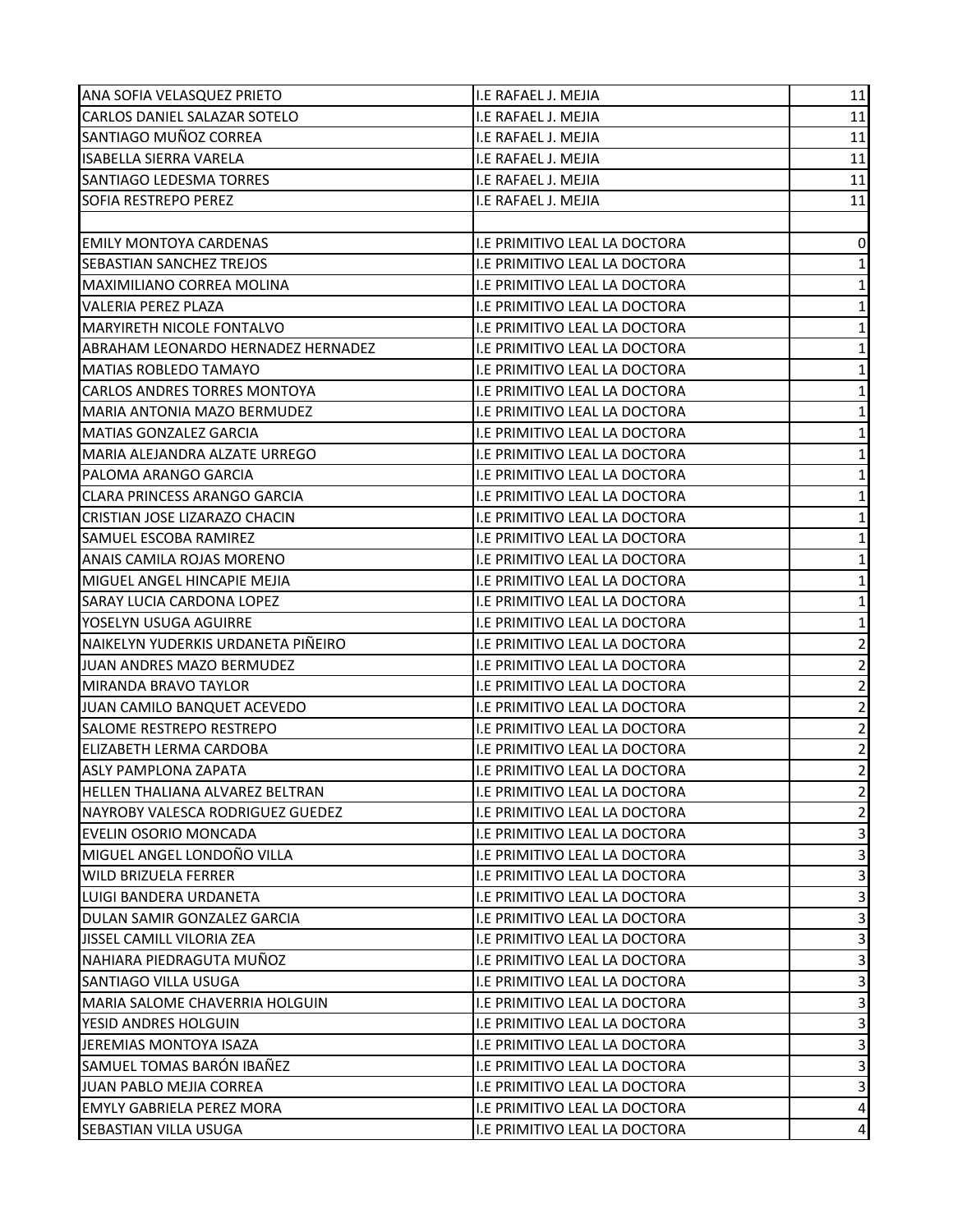| DILAN DAVID MESA ROMOLEROUX           | I.E PRIMITIVO LEAL LA DOCTORA        | 4                       |
|---------------------------------------|--------------------------------------|-------------------------|
| <b>ISABELLA CANO MENDEZ</b>           | I.E PRIMITIVO LEAL LA DOCTORA        | 4                       |
| JOSE DAVID ZAMBRANO RODRIGUEZ         | I.E PRIMITIVO LEAL LA DOCTORA        | 4                       |
| MARIANA RIVERA TABORDA                | I.E PRIMITIVO LEAL LA DOCTORA        | 4                       |
| JERONIMO CASTRO CHICA                 | I.E PRIMITIVO LEAL LA DOCTORA        | $\overline{\mathbf{4}}$ |
| JOSE HENRIQUE CASTRO GARCIA           | I.E PRIMITIVO LEAL LA DOCTORA        | $\overline{\mathbf{4}}$ |
| EVELIN ADRIANA USUGA RODRIGUEZ        | I.E PRIMITIVO LEAL LA DOCTORA        | 4                       |
| ANA YUELL VIECO CLAVIJO               | I.E PRIMITIVO LEAL LA DOCTORA        | $\overline{\mathbf{4}}$ |
| MELANY SOFIA OCAMPO MARQUEZ           | I.E PRIMITIVO LEAL LA DOCTORA        | $\pmb{4}$               |
| <b>SUSANA TORRES MONTOYA</b>          | I.E PRIMITIVO LEAL LA DOCTORA        | 5                       |
| FRANNY ANGELIN VULLALOBOS RINCON      | I.E PRIMITIVO LEAL LA DOCTORA        | 5                       |
| SARA MILENA ALZATE URREGO             | I.E PRIMITIVO LEAL LA DOCTORA        | 6                       |
| MARIA JOSE GONZALEZ RESTREPO          | I.E PRIMITIVO LEAL LA DOCTORA        | 6                       |
| KEIVER ALEXANDER ROJANO VIERAS        | I.E PRIMITIVO LEAL LA DOCTORA        | 6                       |
| JOHANN FELIPE HERRERA MUÑOZ           | I.E PRIMITIVO LEAL LA DOCTORA        | 6                       |
| <b>VALERIA ARENAS OSORIO</b>          | I.E PRIMITIVO LEAL LA DOCTORA        | 6                       |
| NICOLE HENAO CUARTAS                  | <b>I.E PRIMITIVO LEAL LA DOCTORA</b> | 6                       |
| <b>GABRIELA ESTRADA QUICENO</b>       | I.E PRIMITIVO LEAL LA DOCTORA        | 6                       |
| ESTEFANIA ZAPATA ARANGO               | I.E PRIMITIVO LEAL LA DOCTORA        | 6                       |
| JUAN SEBASTIAN TEJEDA ORTIZ           | I.E PRIMITIVO LEAL LA DOCTORA        | $\boldsymbol{6}$        |
| SHEILYN YADIRA FARFAN CUBEROS         | I.E PRIMITIVO LEAL LA DOCTORA        | 8                       |
| PAULINA AVECEDO CASTAÑEDA             | I.E PRIMITIVO LEAL LA DOCTORA        | 9                       |
| JUAN ESTEBAN FRANCO URREGO            | I.E PRIMITIVO LEAL LA DOCTORA        | 9                       |
| MARIANGEL PEREZ VASQUEZ               | I.E PRIMITIVO LEAL LA DOCTORA        | $\boldsymbol{9}$        |
| SANTIAGO RESTREPO RESTREPO            | I.E PRIMITIVO LEAL LA DOCTORA        | 9                       |
| <b>ISABEL SALDARRIAGA ROJAS</b>       | I.E PRIMITIVO LEAL LA DOCTORA        | 9                       |
| JUAN SEBASTIAN DUQUE ZULUAGA          | I.E PRIMITIVO LEAL LA DOCTORA        | 9                       |
| ANGEL ESTEBAN HERNANDEZ HERNANDEZ     | I.E PRIMITIVO LEAL LA DOCTORA        | $\mathsf 9$             |
| JUAN ESTEBAN PATIÑO RESTREPO          | I.E PRIMITIVO LEAL LA DOCTORA        | 9                       |
| MARIANGEL NAZARETH BRACHO URDANETA    | I.E PRIMITIVO LEAL LA DOCTORA        | 9                       |
| ANA SOFIA ROBLEDO JIMENEZ             | I.E PRIMITIVO LEAL LA DOCTORA        | 10                      |
| VALERIA CASTAÑEDA OSORIO              | I.E PRIMITIVO LEAL LA DOCTORA        | 10                      |
| JESUS ANGEL VILLALOBOS RINCON         | I.E PRIMITIVO LEAL LA DOCTORA        | 10                      |
| MARIA CAMILA MARQUEZ CORREA           | I.E PRIMITIVO LEAL LA DOCTORA        | 10                      |
| CAMILO ANDRES MONTOYA BONILLA         | I.E PRIMITIVO LEAL LA DOCTORA        | 10                      |
| ANDRES FELIPE FLOREZ COLON            | I.E PRIMITIVO LEAL LA DOCTORA        | 10                      |
| ANGELLO BARRERA SANCHEZ               | I.E PRIMITIVO LEAL LA DOCTORA        | 10                      |
| JENNIFER ALZATE MUÑOZ                 | I.E PRIMITIVO LEAL LA DOCTORA        | 10                      |
| JAZMIN DE LOS ANGELES VILORIA BRACHOS | I.E PRIMITIVO LEAL LA DOCTORA        | 11                      |
| DANIEL RESTREPO RODRIGUEZ             | I.E PRIMITIVO LEAL LA DOCTORA        | 11                      |
|                                       |                                      |                         |
| <b>MATIAS MORA VILLA</b>              | I.E PRESBITERO ANTONIO BAENA SALAZAR | $\mathbf{1}$            |
| <b>HANNAH MARTINEZ RIOS</b>           | I.E PRESBITERO ANTONIO BAENA SALAZAR | $\overline{2}$          |
| NICOLAS HENAO SALAZAR                 | I.E PRESBITERO ANTONIO BAENA SALAZAR | $\overline{\mathbf{c}}$ |
| VALENTINA GUZMAN POSADA               | I.E PRESBITERO ANTONIO BAENA SALAZAR | $\mathbf 2$             |
| EMYLI ANDREA POSADA CHAVARRIAGA       | I.E PRESBITERO ANTONIO BAENA SALAZAR | $\mathbf 2$             |
| JERONIMO HURTADO RESTREPO             | I.E PRESBITERO ANTONIO BAENA SALAZAR | $\overline{2}$          |
| MARIA CELESTE PEREZ MONCADA           | I.E PRESBITERO ANTONIO BAENA SALAZAR | $\sqrt{2}$              |
| ALAN GALEANO MUÑOZ                    | I.E PRESBITERO ANTONIO BAENA SALAZAR | $\overline{2}$          |
| LUCIANA GIRALDO MORALES               | I.E PRESBITERO ANTONIO BAENA SALAZAR | $\overline{2}$          |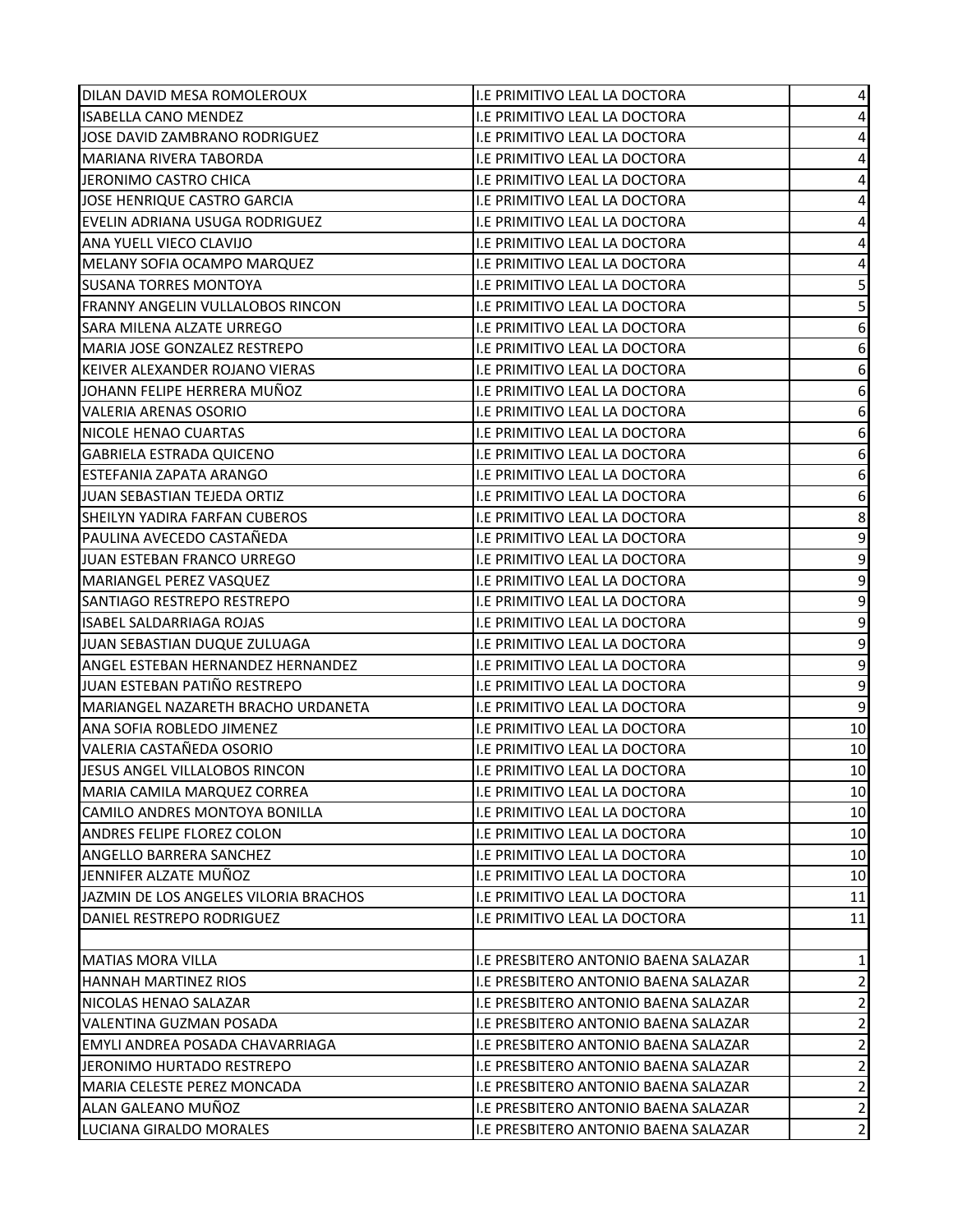| ALISSON MONTOYA URREGO               | I.E PRESBITERO ANTONIO BAENA SALAZAR        | 4                       |
|--------------------------------------|---------------------------------------------|-------------------------|
| JOSE MANUEL MONTOYA CANO             | I.E PRESBITERO ANTONIO BAENA SALAZAR        | 4                       |
| JERONIMO CORREA BENJUMEA             | I.E PRESBITERO ANTONIO BAENA SALAZAR        | $\pmb{4}$               |
| ALEXANDER ARIAS ROMAN                | I.E PRESBITERO ANTONIO BAENA SALAZAR        | 4                       |
| MARIANGEL BOLIVAR ARBOLEDA           | <b>I.E PRESBITERO ANTONIO BAENA SALAZAR</b> | $\overline{\mathbf{4}}$ |
| JUAN ANDRES DE HOYOS RICARDO         | I.E PRESBITERO ANTONIO BAENA SALAZAR        | $\overline{\mathbf{4}}$ |
| <b>MATIAS HENAO SALAZAR</b>          | I.E PRESBITERO ANTONIO BAENA SALAZAR        | 5                       |
| LAURA SOFIA VALENCIA QUICENO         | I.E PRESBITERO ANTONIO BAENA SALAZAR        | 5                       |
| <b>LAUREN SAUMETH ORTIZ</b>          | I.E PRESBITERO ANTONIO BAENA SALAZAR        | $\overline{7}$          |
| ANDRES FELIPE LOZANO BECERRA         | I.E PRESBITERO ANTONIO BAENA SALAZAR        | $\mathsf 9$             |
| XIOMARA RODRIGUEZ ROJAS              | I.E PRESBITERO ANTONIO BAENA SALAZAR        | 9                       |
|                                      |                                             |                         |
| DARWIN BEDOYA ALVAREZ                | I.E MARIA AUXILIADORA                       | 0                       |
| MARYURY MARGARITA BALAGUERA ANDRADE  | I.E MARIA AUXILIADORA                       | $\mathbf 1$             |
| <b>BRITTANY NAHOMY ROA HERNANDEZ</b> | I.E MARIA AUXILIADORA                       | $\mathbf{1}$            |
| DAYANIS ISABEL RIVERA ORTA           | I.E MARIA AUXILIADORA                       | $\mathbf 1$             |
| KEILA CASARRUBIA ARRIETA             | I.E MARIA AUXILIADORA                       | $\mathbf 1$             |
| LUCIANA ANGEL HERRERA                | I.E MARIA AUXILIADORA                       | $\mathbf 1$             |
| ALEXANDRA ORDOÑEZ GARCIA             | <b>I.E MARIA AUXILIADORA</b>                | $\mathbf 1$             |
| JULIETA ORELLANO FLOREZ              | I.E MARIA AUXILIADORA                       | $\mathbf 1$             |
| <b>ARTURO GARCIA ZABALA</b>          | I.E MARIA AUXILIADORA                       | $\mathbf 1$             |
| <b>VALERIA COBALEDA GOMEZ</b>        | I.E MARIA AUXILIADORA                       | $\mathbf 1$             |
| <b>MATIAS MAZO SOSSA</b>             | I.E MARIA AUXILIADORA                       | $\mathbf 1$             |
| ALEXANDRA JOSEFINA DIAZ BLANCO       | I.E MARIA AUXILIADORA                       | $\overline{c}$          |
| NICOLE BEDOYA ALVAREZ                | I.E MARIA AUXILIADORA                       | $\overline{\mathbf{c}}$ |
| ADRIAN MIGUEL ROSA DAVILA            | I.E MARIA AUXILIADORA                       | $\mathbf 2$             |
| SOPHIA DE JESUS ZAMBRANO ZAMBRANO    | I.E MARIA AUXILIADORA                       | $\mathbf 2$             |
| MAXIMILIANO MUÑOZ CASTAÑO            | I.E MARIA AUXILIADORA                       | $\mathbf 2$             |
| ANGEL MAURICIO DIAZ BLANCO           | I.E MARIA AUXILIADORA                       | 3                       |
| MIGUEL ANGEL VALLEJO CORREA          | I.E MARIA AUXILIADORA                       | $\mathsf 3$             |
| MARIA FERNANDA VALLEJO CORREA        | I.E MARIA AUXILIADORA                       | 3                       |
| KATHERINE NICOL VALENCIA BAENA       | I.E MARIA AUXILIADORA                       | $\pmb{4}$               |
| JUAN DANIEL AGUDELO ALVAREZ          | I.E MARIA AUXILIADORA                       | 4                       |
| ANDREA CAROLINA MARTINEZ YANEZ       | I.E MARIA AUXILIADORA                       | 4                       |
| <b>EMANUEL DUQUE JARAMILLO</b>       | I.E MARIA AUXILIADORA                       | 5                       |
| SANTIAGO JEREMIAS ORTA ESTRADA       | I.E MARIA AUXILIADORA                       | 5                       |
| SANTIAGO MENDEZ PACANCHIQUE          | I.E MARIA AUXILIADORA                       | 5                       |
| VALERIA MENDEZ PACANCHIQUE           | <b>I.E MARIA AUXILIADORA</b>                | 5                       |
| MARIANGEL BEDOYA ALVAREZ             | I.E MARIA AUXILIADORA                       | 5                       |
| <b>ELIANNYS TRUJILLO</b>             | <b>I.E MARIA AUXILIADORA</b>                | 5                       |
| DANIELA ALEXANDRA TRUJILLO           | I.E MARIA AUXILIADORA                       | 5                       |
| SAMUELA MARINO LOAIZA                | <b>I.E MARIA AUXILIADORA</b>                | 7                       |
| VALERIA NOHEMI PALACIOS BELISARIO    | <b>I.E MARIA AUXILIADORA</b>                | $\overline{7}$          |
| YEISMAR NAZARETH GOMEZ SUAREZ        | I.E MARIA AUXILIADORA                       | $\overline{7}$          |
| YURESKLIN NAZARET HERNANDEZ HERNADEZ | I.E MARIA AUXILIADORA                       | 8                       |
| <b>ISABELLA MORANTES GUEVARA</b>     | I.E MARIA AUXILIADORA                       | 9                       |
| ARIANNA VALENTINA PEREIRA BLANCO     | I.E MARIA AUXILIADORA                       | 9                       |
| <b>ESTEFANIA RUA ZULETA</b>          | I.E MARIA AUXILIADORA                       | 9                       |
| <b>NATALI RICO MOLINA</b>            | I.E MARIA AUXILIADORA                       | 9                       |
| HEIDY DALILA BERMUDEZ CACUA          | I.E MARIA AUXILIADORA                       | 9                       |